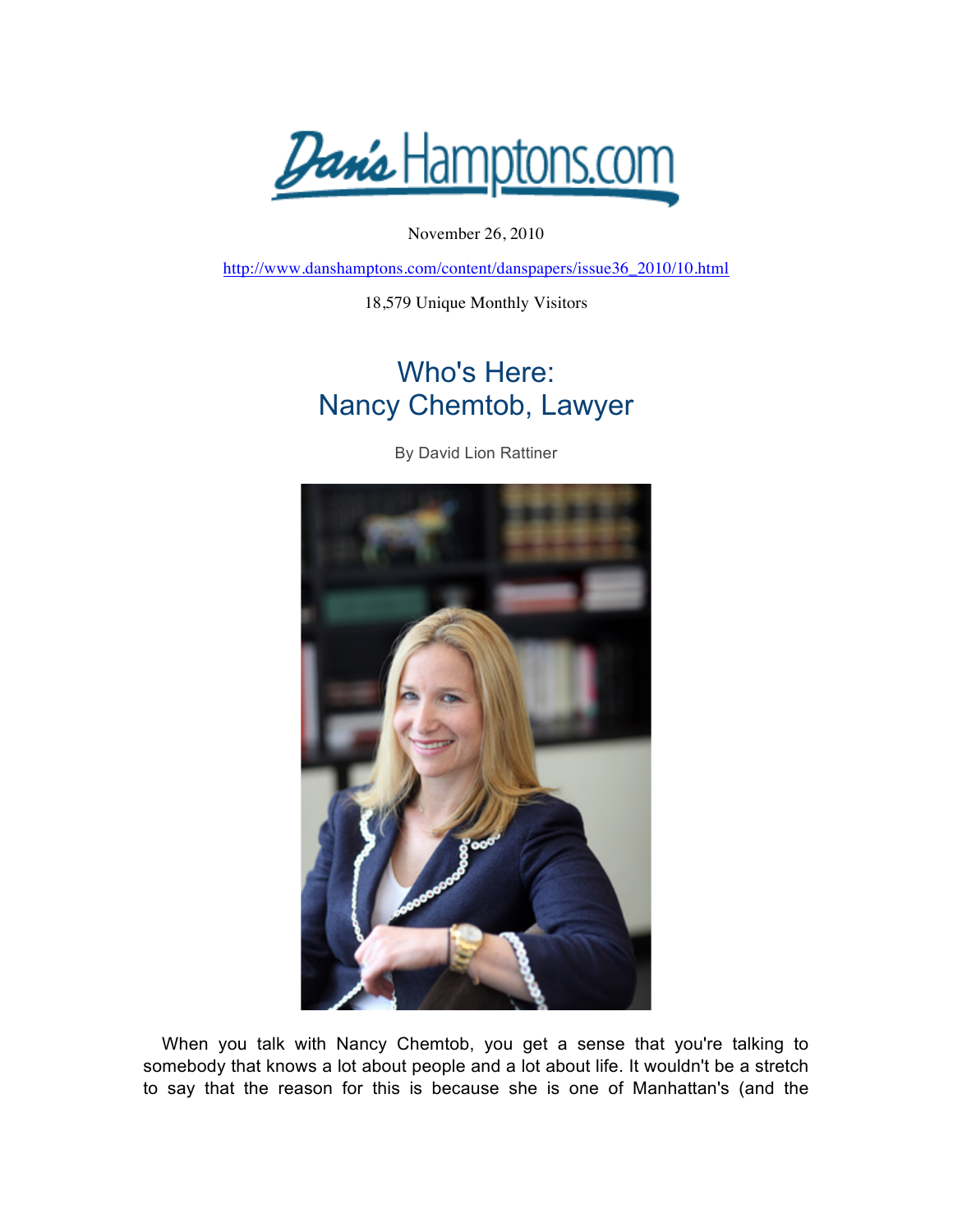nation's) most powerful matrimonial lawyers. Chemtob deals with divorce and her tone is both calming and smart-both necessary to become as accomplished as she is in her chosen field.

She is the founding partner of Chemtob Moss Forman & Talbert, LLP, which has risen from its humble beginnings to representing high profile clients such as Stephanie Madoff, Tory Burch, Star Jones, Tiki Barber's ex-wife Ginny Barber, Michael Douglas' ex-wife Diandra Douglas, law firm managing partners as well as billionaire hedge fund managers whose divorces are as private as their businesses. She was named to Worth Magazine's "100 Top Attorneys" list for three consecutive years as one of only two matrimonial lawyers in New York and is also on the prestigious New York "Super Lawyers" list.

Chemtob grew up in a largely Jewish Long Island neighborhood and felt pressure from her family to go into law. "I grew up in Lawrence and went to school there," she said. "Back then it was predominantly Jewish, but it wasn't Orthodox like it is today. I come from a family of lawyers, so it was a natural fallback, but originally I wanted to be a fashion designer. However that didn't work out so well. I was also told growing up that if I did not want to be a lawyer, I could consider being a doctor or an accountant. I resisted it at first, but then decided that I wanted to be a lawyer. I ended up going to Syracuse College and then went to Miami Law School."

When Chemtob graduated from law school, real estate law was a booming business, but then dried up, "In 1990 I had a job in real estate law and the market crashed. So when that job disappeared I went into employment law. By 1993 I was married and my husband was computerizing a law firm that did divorce law and he thought it would be perfect for me because all the clients talked about was money and kids. That sounded good to me, so I decided to look into it."

But in the world of matrimonial law, getting a job is not easy, and Chemtob's background in unemployment and real estate law didn't help. She knew that she would be good at it however, and that was when the wheels started turning to the idea that she'd open up her own firm.

"Matrimonial law is really competitive," she said. "You have to specialize in it to get a job. So my husband and I decided I should open my own firm. I told everyone I knew that I did divorce law and began marketing myself. I started getting really good results on cases and the word got around."

Chemtob rose to the top in one of the most difficult facets of law. Today her firm employs the brightest law school graduates from top tier schools. Chemtob does all the hiring and she has had a no nonsense attitude about who is invited to join her firm. "Since matrimonial law is so exclusive and there are only a few firms to go to, I have always made a point to hire lawyers that are smarter than myself," she said with a laugh.